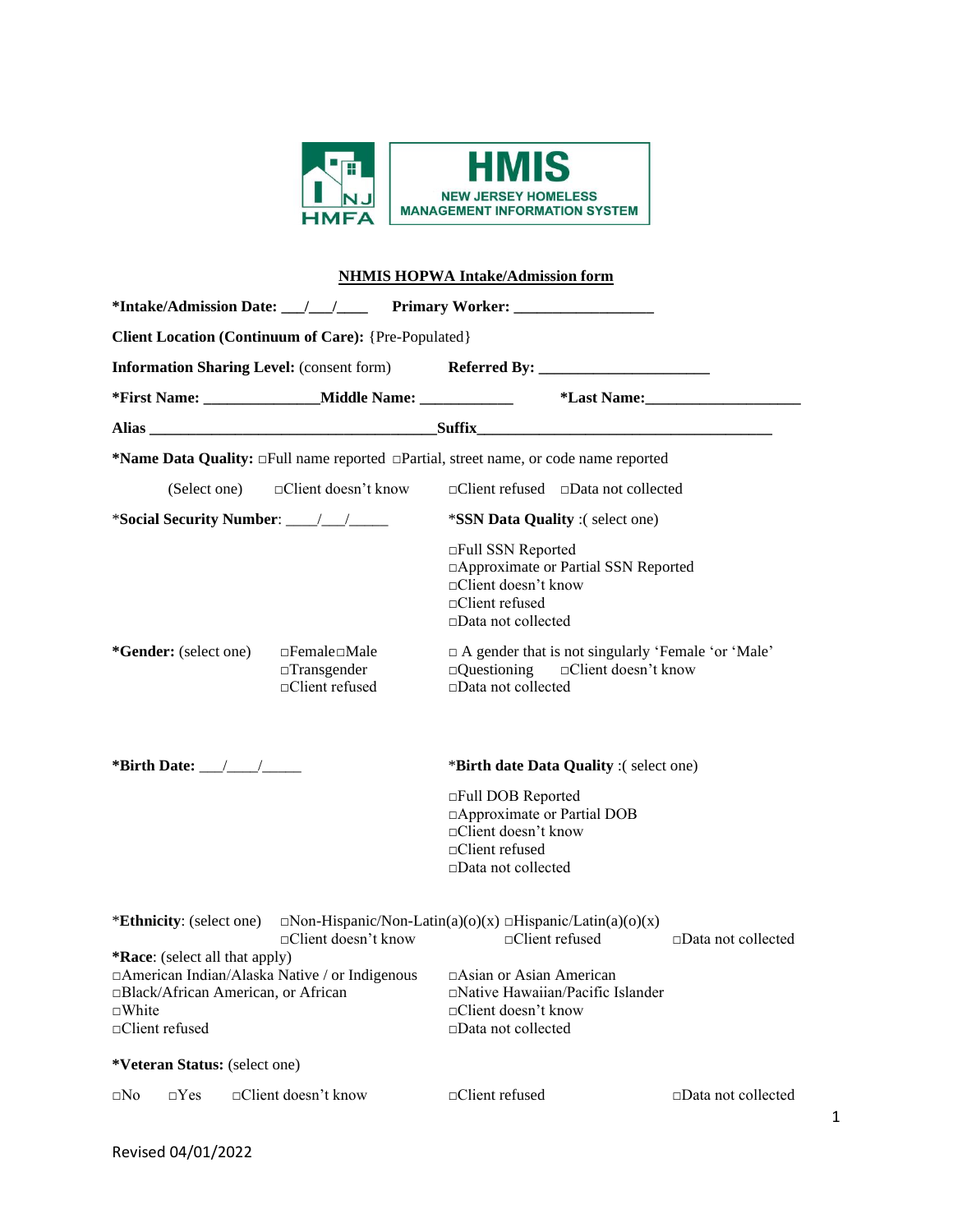### **Prior Living Situation**

#### **\*Type of Residence:** (select one)

#### **-Homeless Situation-**

□Place not meant for habitation (e.g., a vehicle, an abandoned building, bust/train subway station/airport or anywhere outside)

□Emergency Shelter, including hotel or motel paid for with emergency shelter voucher, or RHY-funded Host Home Shelter

□Safe Haven

#### **-Institutional Situations-**

□Foster care home or foster care group home □Hospital or other residential non-psychiatric medical facility □Jail, prison or juvenile detention facility □Long-term care facility or nursing home □Psychiatric Hospital or other psychiatric facility □Substance abuse treatment facility or detox center **-Temporary and Permanent Housing Situation-** □Residential project or halfway house with no homeless criteria □Hotel or motel paid for without emergency shelter voucher  $\Box$ Transitional housing for homeless persons (including homeless youth) □Host Home (non-crisis) □Staying or living in a friend's room, apartment or house □Staying or living in a family member's room, apartment or house □Rental by client, with GPD TIP subsidy □Rental by client, with VASH subsidy □Permanent Housing (other than RRH) for formerly homeless persons □Rental by client, with RRH or equivalent subsidy □Rental by client, with HCV voucher (tenant or project based) □Rental by client in a public housing unit □Rental by client, no ongoing housing subsidy  $\Box$ Rental by client, with other ongoing housing subsidy  $\Box$ Owned by client, with ongoing housing subsidy □Owned by client, no ongoing housing subsidy **-Unknown Options-**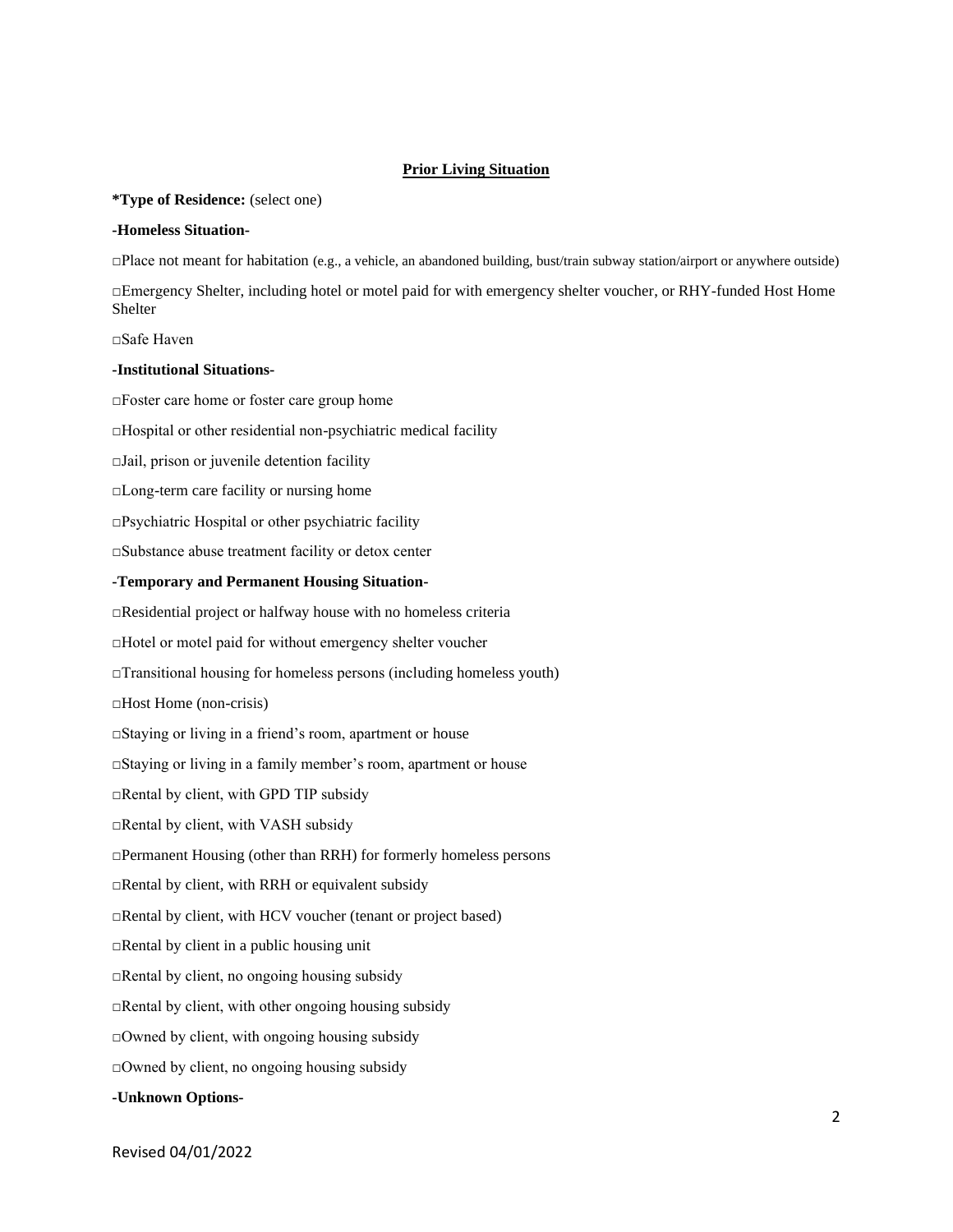□Client doesn't know □Client refused □Data not collected **\*Length of Stay in Prior Living Situation:** (select one) □One night or less □Two to six nights □One week or more, but less than one month □One month or more, but less than 90 day's □90 days or more, but less than one year □One year or longer □Client doesn't know □Client refused □Data not collected **\*Approximate date homelessness started**: \_\_\_\_/\_\_\_\_/\_\_\_\_ **\*(Regardless of where they stayed last night) Number of times the client has been on the streets, in ES, or SH in the past three years including today:** (select one) □One Time □Two Times □Three Times □Four or more times □Client doesn't know □Client Refused □Data not collected **\*Total number of months homeless on the street, in ES or SH in the past three years**: (select one) □One month (this time is the first month) □2 □3 □4 □5 □6 □7 □8  $\Box$ 9  $\Box$ 10  $\Box$ 11  $\Box$ 12  $\Box$  More than 12 months  $\Box$  Client doesn't know  $\Box$  Client Refused □Data not collected *Chronically Homeless (auto-calculated)* **Housing Move-In Date (Transitional Housing, Permanent Housing Programs, Short term rental, Mortgage, Utility Assistance) \*Has the client been placed into Permanent Housing?** □No □Yes (If Yes) Specify Permanent Housing Move In Date \_\_\_\_/\_\_\_\_/\_\_\_\_\_\_\_\_ Resident Unit **\*Income from any source**: □No □Yes □Client doesn't know □Client refused □Data not collected **\*Monthly Income Sources: (select all that apply)**  □Earned Income \$\_\_\_\_\_\_  $\square$ SSI: \$  $\Box VA$  service-connected disability compensation \$

 $\Box$ Private disability insurance \$

 $\Box$ TANF \$

□Retirement income from SSA \$ \_\_\_\_\_\_\_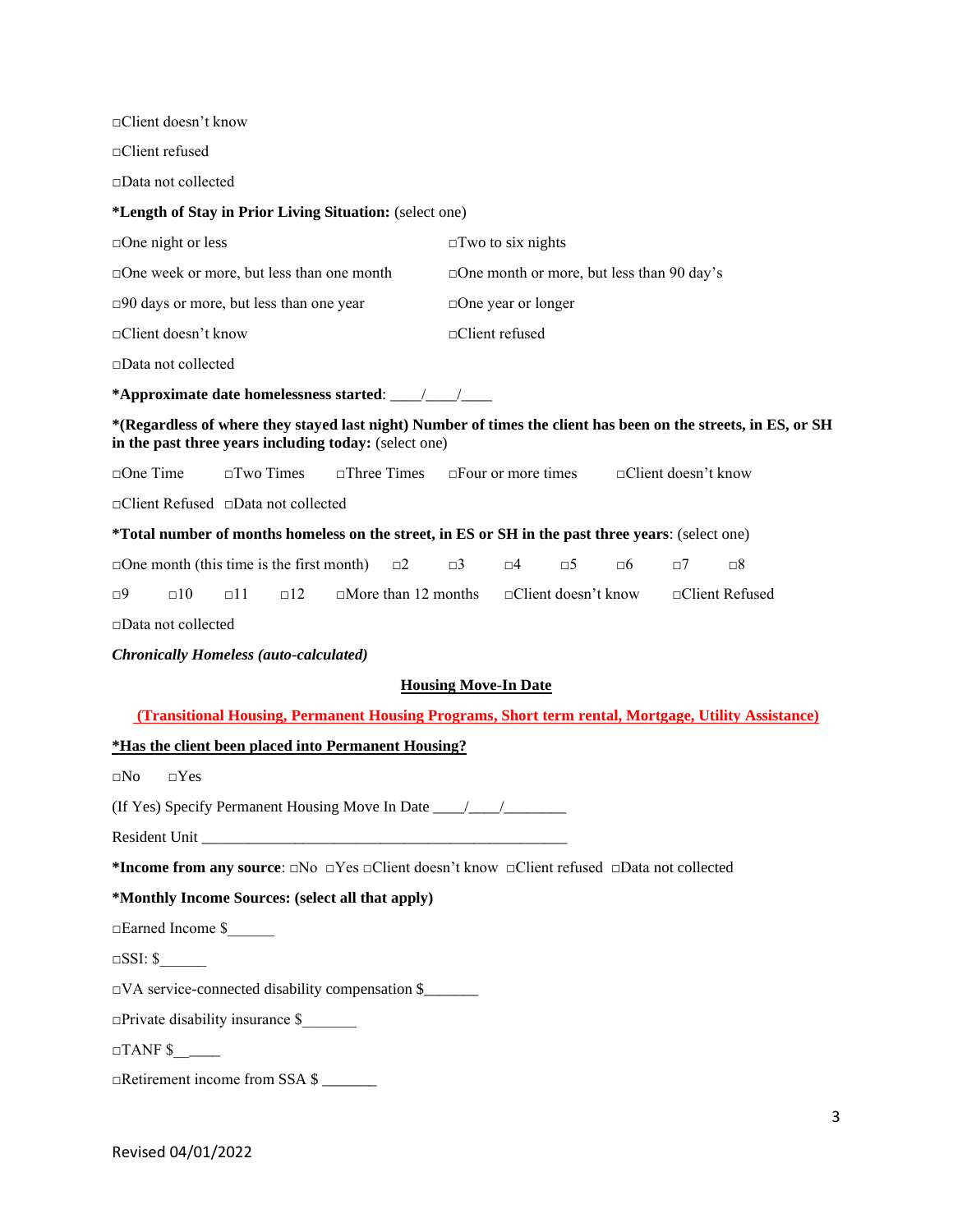| $\Box$ Other \$                                                                                                |                                                                                       |  |  |  |
|----------------------------------------------------------------------------------------------------------------|---------------------------------------------------------------------------------------|--|--|--|
| $\square$ Unemployment Insurance \$                                                                            |                                                                                       |  |  |  |
| $\Box$ SSDI \$                                                                                                 |                                                                                       |  |  |  |
| $\Box$ VA non-service-connected disability pension \$                                                          |                                                                                       |  |  |  |
| $\Box$ Worker's compensation \$                                                                                |                                                                                       |  |  |  |
| □General public assistance \$                                                                                  |                                                                                       |  |  |  |
| $\Box$ Pension or retirement income from a former job \$                                                       |                                                                                       |  |  |  |
| $\Box$ Alimony or other spousal support \$                                                                     |                                                                                       |  |  |  |
| *Non-Cash Benefits from any source: (select one)                                                               |                                                                                       |  |  |  |
| $\square$ No $\square$ Yes $\square$ Client doesn't know $\square$ Client refused $\square$ Data not collected |                                                                                       |  |  |  |
| *Non-Cash Benefits: (select all that apply)                                                                    |                                                                                       |  |  |  |
| $\Box$ SNAP (Food Stamps)                                                                                      | $\Box$ Special Supplemental Nutrition Program for Women, Infants, &<br>Children (WIC) |  |  |  |
| □TANF Child Care services<br>□TANF transportation services                                                     |                                                                                       |  |  |  |
| $\Box$ Other TANF-funded services                                                                              |                                                                                       |  |  |  |

## **\*Covered by Health Insurance**: (select one; if answer is yes please complete below)

| $\Box$ No                                 |                             | $\neg Yes \qquad \neg Client doesn't know$ | $\Box$ Client refused      | $\Box$ Data not collected |
|-------------------------------------------|-----------------------------|--------------------------------------------|----------------------------|---------------------------|
|                                           | <b>MEDICAID</b> : $\Box$ No | $\neg Yes$                                 | <b>MEDICARE:</b> $\Box$ No | $\neg$ Yes                |
| *(If no) Specify Reason: (select one)     |                             | *(If no) Specify Reason: (select one)      |                            |                           |
| $\Box$ Applied: decision pending          |                             | $\Box$ Applied: decision pending           |                            |                           |
| $\Box$ Applied: client not eligible       |                             | $\Box$ Applied: client not eligible        |                            |                           |
| $\Box$ Client did not apply               |                             | $\Box$ Client did not apply                |                            |                           |
| $\Box$ Insurance type N/A for this client |                             | $\Box$ Insurance type N/A for this client  |                            |                           |
| $\Box$ Client doesn't know                |                             | □Client doesn't know                       |                            |                           |
| $\Box$ Client refused                     |                             | $\Box$ Client refused                      |                            |                           |
| $\Box$ Data not collected                 |                             | $\Box$ Data not collected                  |                            |                           |

## **State Children's Health Insurance program**: □No □Yes

\*(If no) Specify Reason: (select one)

□Applied: decision pending

□Applied: client not eligible

□Client did not apply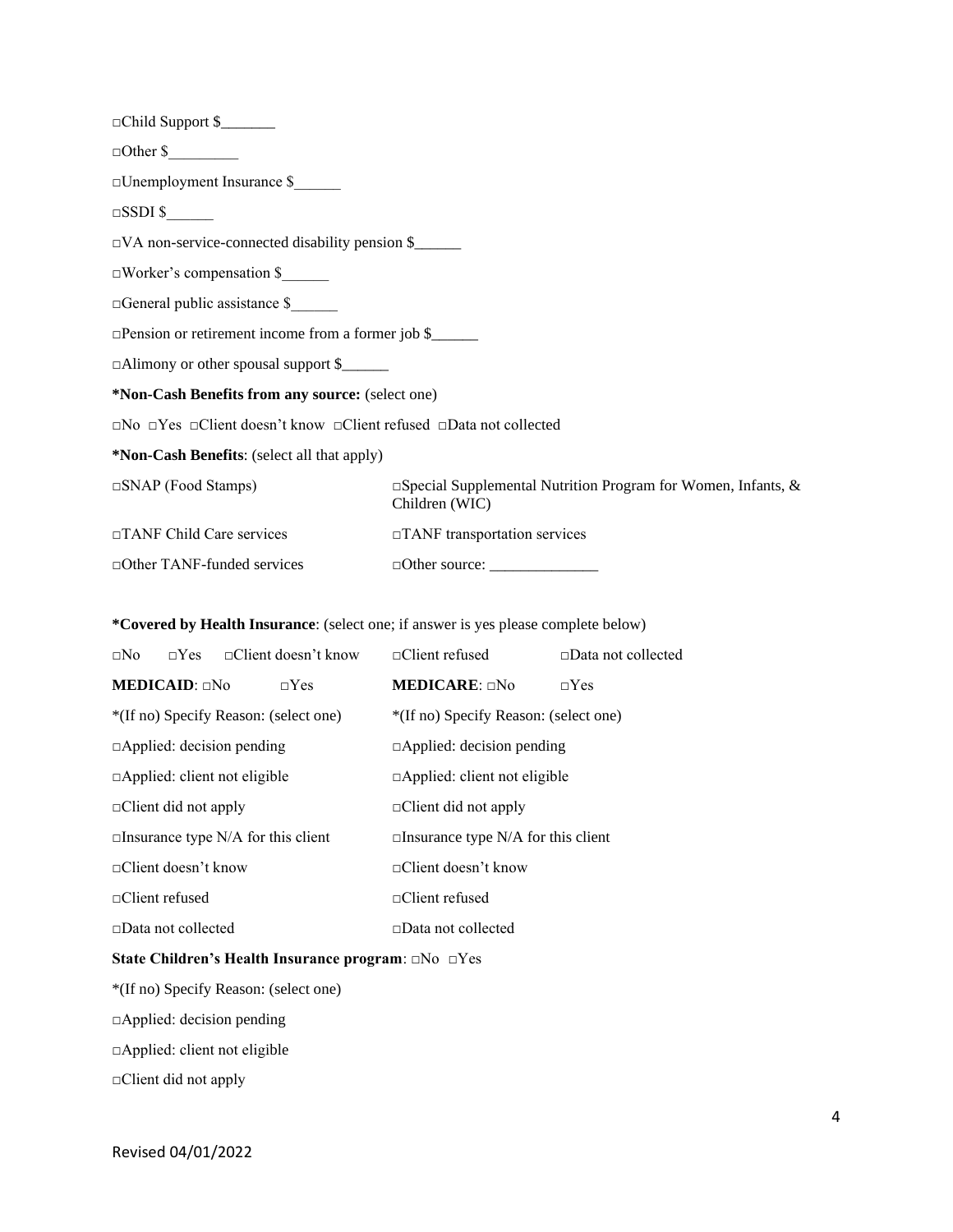| $\Box$ Insurance type N/A for this client                     |
|---------------------------------------------------------------|
| □Client doesn't know                                          |
| □Client refused                                               |
| □Data not collected                                           |
| $\neg Yes$                                                    |
| *(If no) Specify Reason: (select one)                         |
| $\Box$ Applied: decision pending                              |
| □Applied: client not eligible                                 |
| $\Box$ Client did not apply                                   |
| $\Box$ Insurance type N/A for this client                     |
| $\Box$ Client doesn't know                                    |
| □Client refused                                               |
| □Data not collected                                           |
| Employer-Provided Health Insurance: DNo<br>$\Box$ Yes         |
| *(If no) Specify Reason: (select one)                         |
| $\Box$ Applied: decision pending                              |
| □Applied: client not eligible                                 |
| $\Box$ Client did not apply                                   |
| $\Box$ Insurance type N/A for this client                     |
| □Client doesn't know                                          |
| □Client refused                                               |
| $\Box$ Data not collected                                     |
| Health Insurance obtained through COBRA: $\Box$ No $\Box$ Yes |
| *(If no) Specify Reason: (select one)                         |
| □Applied: decision pending                                    |
| □ Applied: client not eligible                                |
| $\Box$ Client did not apply                                   |
| $\Box$ Insurance type N/A for this client                     |
| □Client doesn't know                                          |
| □Client refused                                               |
| □Data not collected                                           |
| Private Pay Health Insurance □ No<br>$\Box$ Yes               |
| *(If no) Specify Reason: (select one)                         |
|                                                               |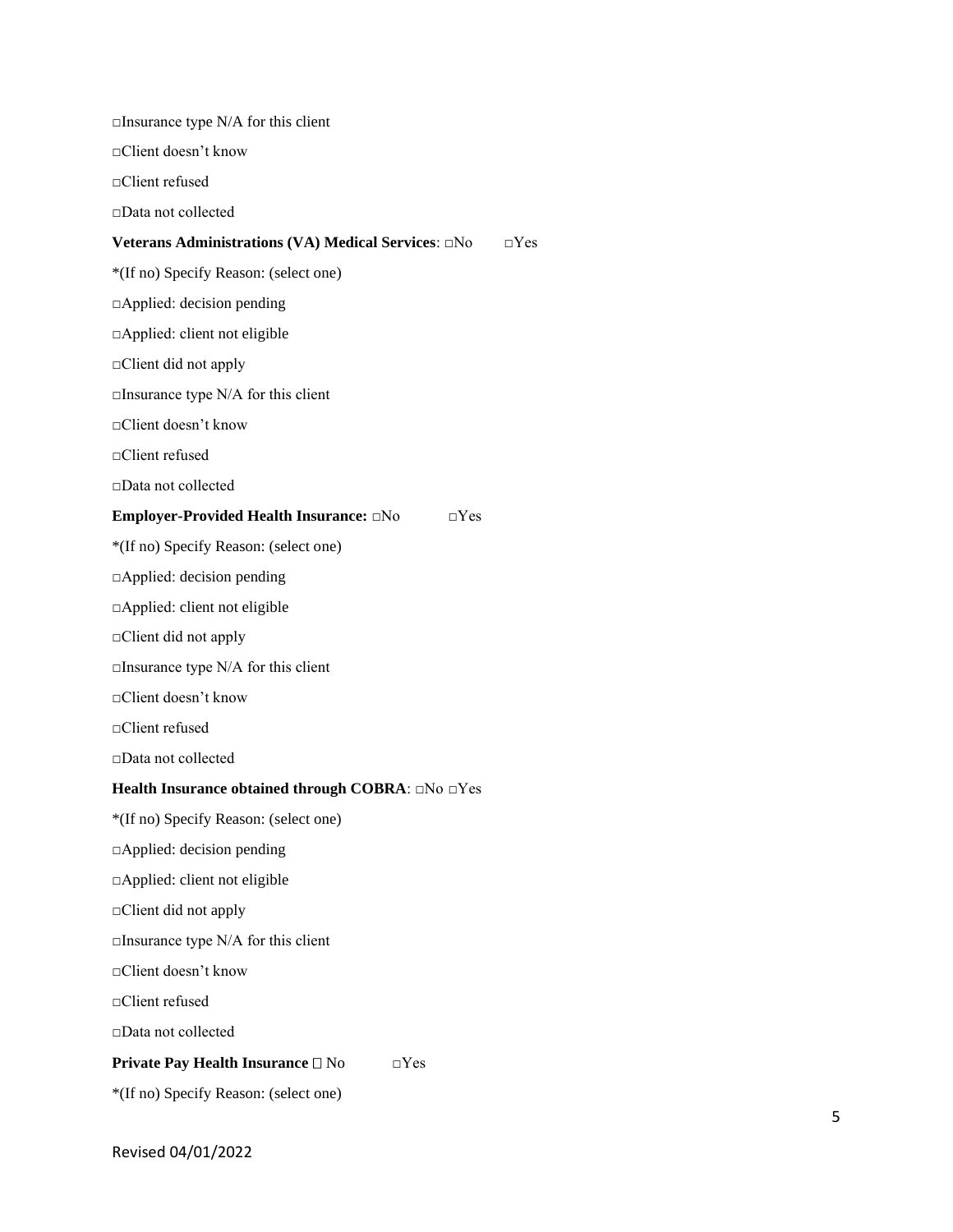□Applied: decision pending □Applied: client not eligible □Client did not apply  $\Box$ Insurance type N/A for this client □Client doesn't know □Client refused □Data not collected **State Health Insurance for Adults**: □No □Yes \*(If no) Specify Reason: (select one) □Applied: decision pending □Applied: client not eligible □Client did not apply □Insurance type N/A for this client □Client doesn't know □Client refused □Data not collected **Indian Health Services:** □No □Yes \*(If no) Specify Reason: (select one) □Applied: decision pending □Applied: client not eligible □Client did not apply  $\Box$ Insurance type N/A for this client □Client doesn't know □Client refused □Data not collected **Other**: □No □Yes – Please specify: \_\_\_\_\_\_\_\_\_\_\_\_\_\_\_\_\_\_\_\_\_\_\_\_\_\_ \*(If no) Specify Reason: (select one) □Applied: decision pending □Applied: client not eligible □Client did not apply  $\square$ Insurance type N/A for this client □Client doesn't know □Client refused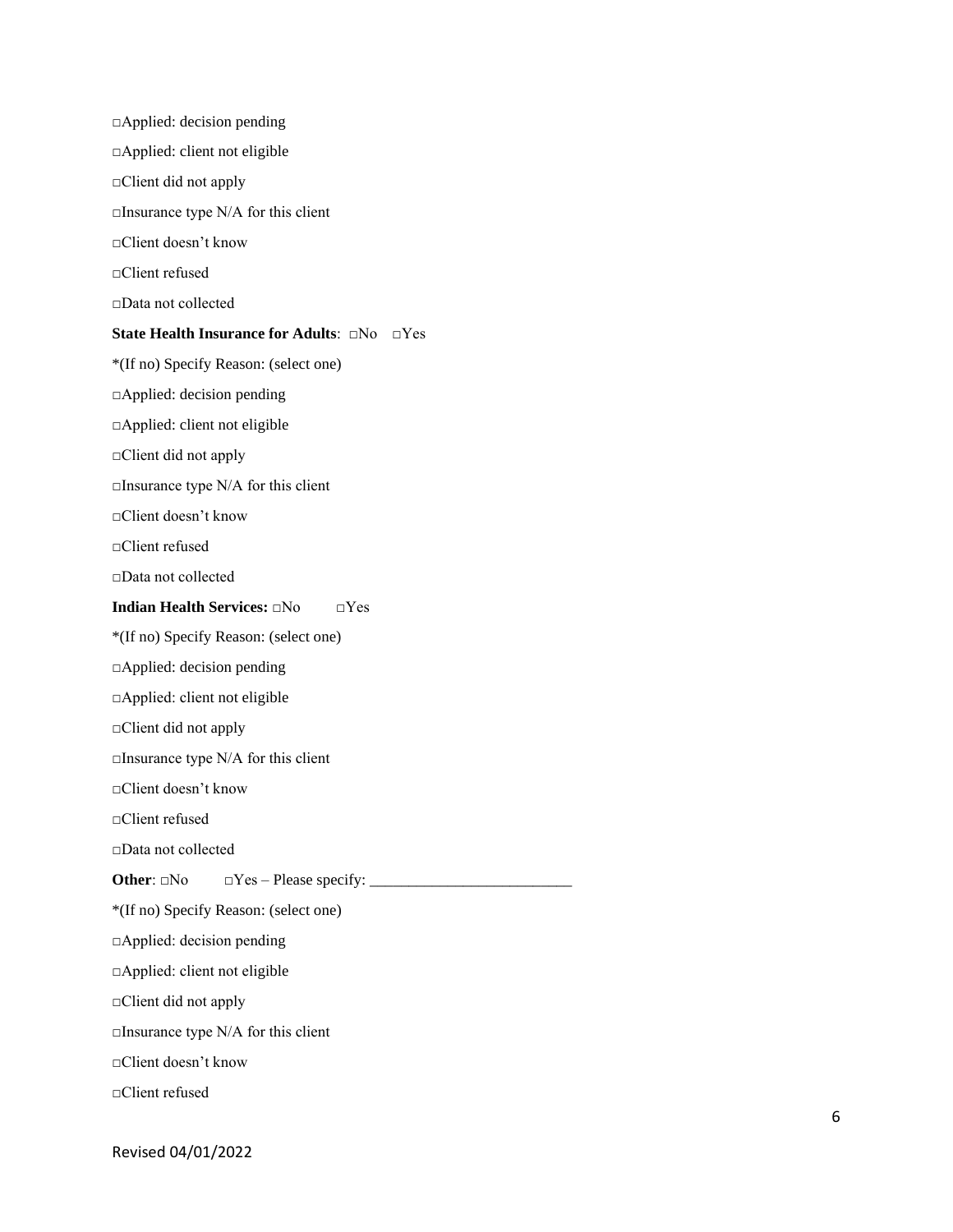□Data not collected

#### **Special Needs:**

**\*Physical Disability**: (select one) □No □Yes □Client doesn't know □Client refused □Data not collected **Expected to be of long-continued and indefinite duration and substantially impairs ability to live independently?** □No □Yes □Client doesn't know □Client refused □Data not collected **\*Developmental Disability:** (select one) □No □Yes □Client doesn't know □Client refused □Data not collected **\*Chronic Health Condition:** (select one) □No □Yes □Client doesn't know □Client refused □Data not collected **Expected to be of long-continued and indefinite duration and substantially impairs ability to live independently?** □No □Yes □Client doesn't know □Client refused □Data not collected **\*HIV/AIDS:** (select one) □No □Yes □Client doesn't know □Client refused □Data not collected **\*Mental Health Disorder:** (select one) □No □Yes □Client doesn't know □Client refused □Data not collected (If client has a mental health problem) **Expected to of long-continued and indefinite duration and substantially impairs ability to live independently?** □No □Yes □Client doesn't know □Client refused □Data not collected **\*Substance Use Disorder:** (select one) □No □Alcohol Abuse □Drug Abuse □Both Alcohol & Drug Abuse □Client doesn't know □Client refused □Data not collected (If client has a substance abuse problem) **Expected to of long-continued and indefinite duration and substantially impairs ability to live independently?** □No □Yes □Client doesn't know □Client refused □Data not collected *Disabling Condition: (auto calculated)* **Domestic Violence \*Information Date**: \_\_\_\_\_\_\_\_\_\_\_\_\_\_\_\_\_\_\_\_\_\_\_\_\_\_\_\_\_\_\_\_\_\_ **\*Domestic Violence Victim/Survivor:** (select one) □No □Yes □Client doesn't know □Client refused □Data not collected **\*(If Yes) When experience occurred:** (select one)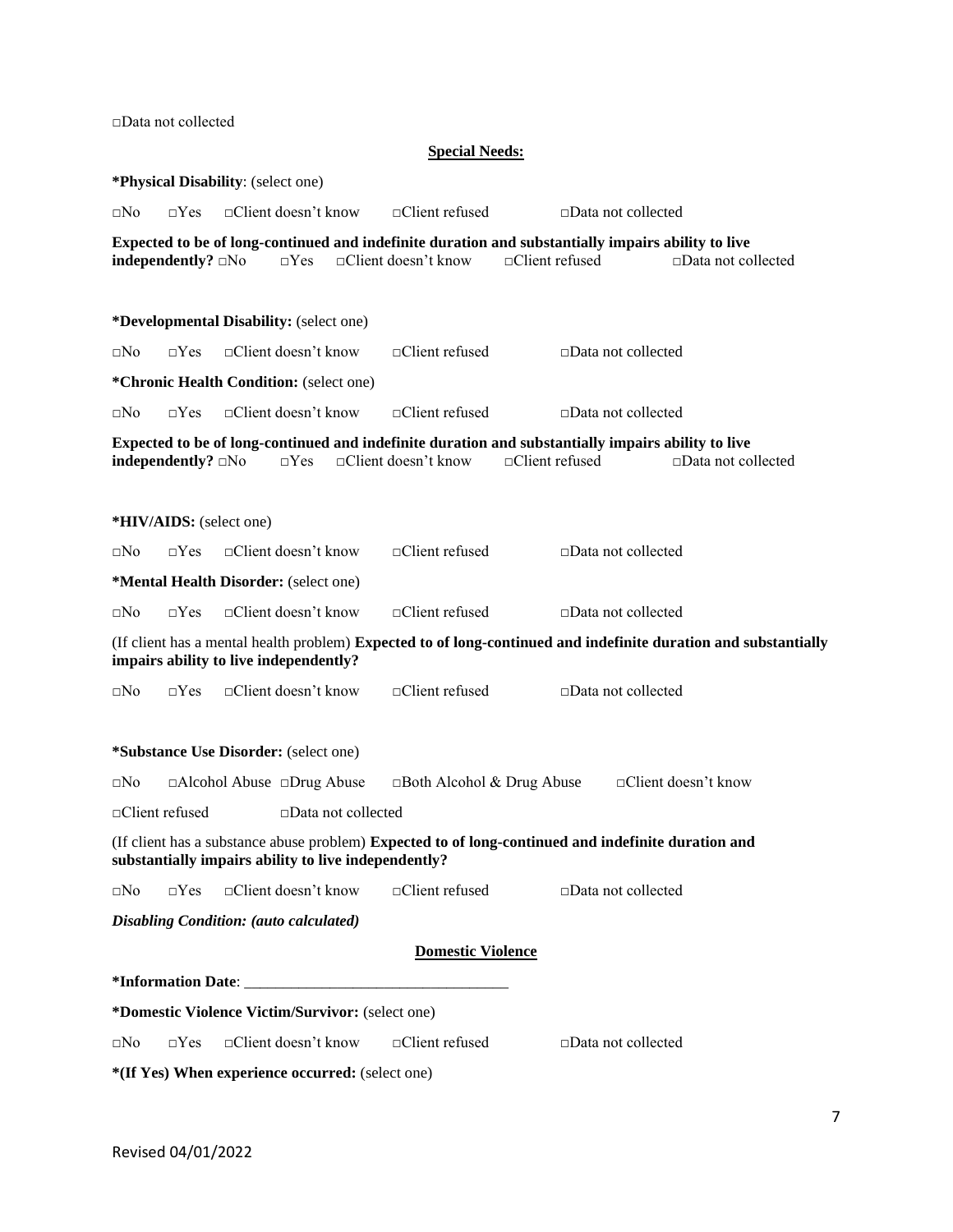| $\Box$ Within the past three months      |            |  | $\Box$ Client doesn't know |                           |
|------------------------------------------|------------|--|----------------------------|---------------------------|
| $\Box$ Three to six months ago           |            |  | $\Box$ Client refused      |                           |
| $\Box$ From six to twelve months ago     |            |  | $\Box$ Data not collected  |                           |
| $\Box$ More than a year ago              |            |  |                            |                           |
| *Are you currently fleeing? (select one) |            |  |                            |                           |
| $\Box$ No                                | $\neg Yes$ |  | $\Box$ Client refused      | $\Box$ Data not collected |

## **HIV/AIDS Medical Assistance:**

| *Receiving Public HIV/AIDS Medical Assistance: (select one)  | *(If No) Reason: (select one)             |
|--------------------------------------------------------------|-------------------------------------------|
| $\square$ No                                                 | $\Box$ Applied: decision pending          |
| $\Box$ Yes                                                   | □Applied: client not eligible             |
| □Client doesn't know                                         | $\Box$ Client did not apply               |
| □Client refused                                              | $\Box$ Insurance type N/A for this client |
| □Data not collected                                          | □Client doesn't know                      |
|                                                              | □Client refused                           |
|                                                              | □Data not collected                       |
| *Receiving AIDS Drug Assistance Program (ADAP): (select one) | *(If No) Reason: (select one)             |
| $\square No$                                                 | $\Box$ Applied: decision pending          |
| $\Box$ Yes                                                   | □Applied: client not eligible             |
| □Client doesn't know                                         | $\Box$ Client did not apply               |
| □Client refused                                              | $\Box$ Insurance type N/A for this client |
| □Data not collected                                          | □Client doesn't know                      |
|                                                              | □Client refused                           |
|                                                              | □Data not collected                       |
| *Receiving Ryan White-funded Medical or Dental Assistance:   | *(If No) Reason: (select one)             |
| $\square No$                                                 | $\Box$ Applied: decision pending          |
| $\Box$ Yes                                                   | □Applied: client not eligible             |
| □Client doesn't know                                         | $\Box$ Client did not apply               |
| □Client refused                                              | $\Box$ Insurance type N/A for this client |
| □Data not collected                                          | □Client doesn't know                      |
|                                                              | □Client refused                           |
|                                                              | $\square$ Data not collected              |

# **T-Cell (CD4) and Viral Load**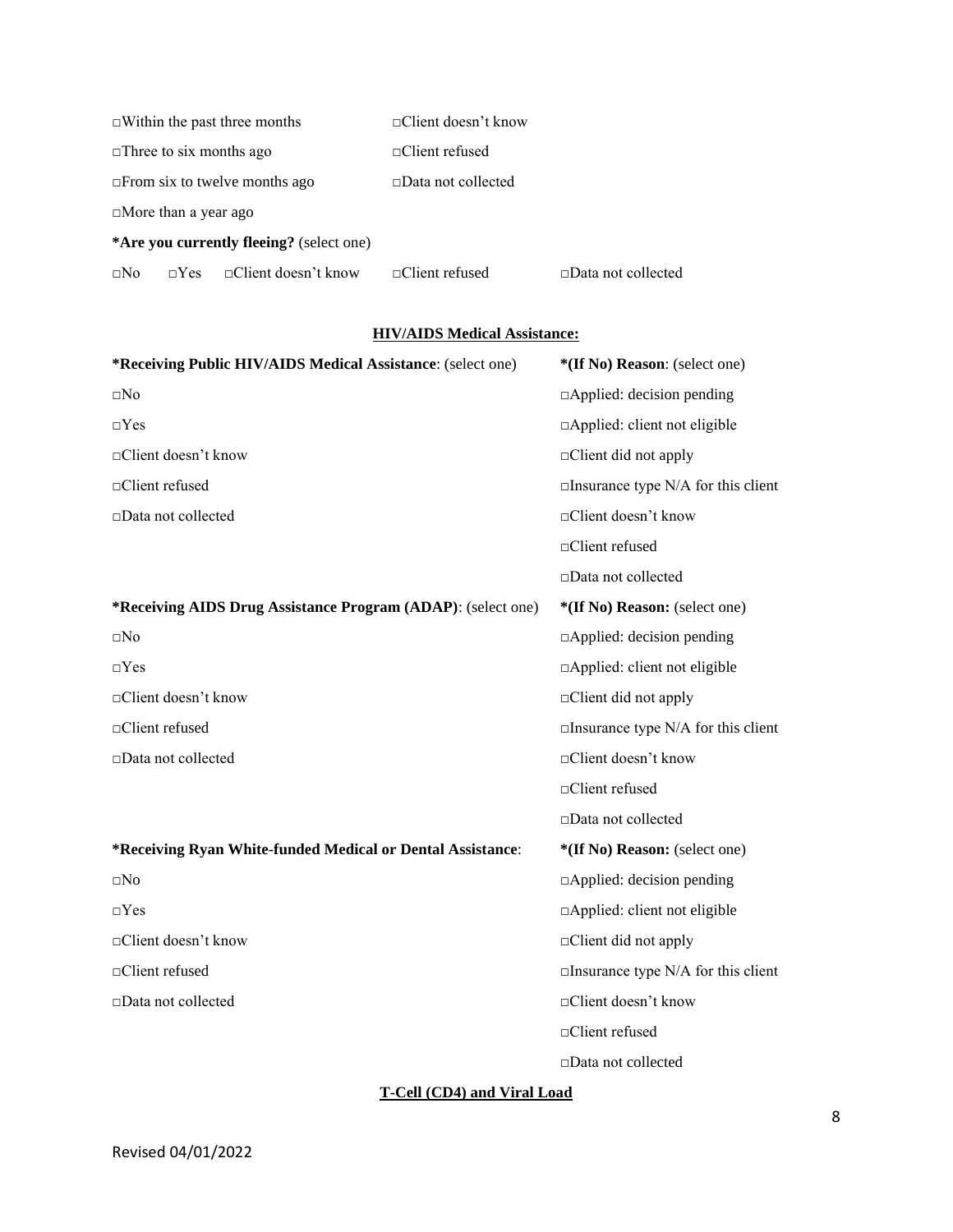| *Information Date: __/__/____                               |                                                                |  |  |
|-------------------------------------------------------------|----------------------------------------------------------------|--|--|
| *T-Cell (CD4) Count Available: (select one)                 | *(If Yes) <b>T-Cell Count:</b>                                 |  |  |
| $\square$ No                                                | *(If Yes)How was the information obtained: (select one)        |  |  |
| $\Box$ Yes                                                  | □Medical Report                                                |  |  |
| □Client doesn't know                                        | □Client Report                                                 |  |  |
| □Client refused                                             | $\Box$ Other                                                   |  |  |
| □Data not collected                                         |                                                                |  |  |
| *Viral Load Information Available: (select one)             |                                                                |  |  |
| $\Box$ Not Available                                        | *(If Yes) How was the information obtained: (select one)       |  |  |
| $\Box$ Available                                            | □Medical Report                                                |  |  |
| $\Box$ Undetectable                                         | □Client Report                                                 |  |  |
| $\Box$ Client doesn't know                                  | $\Box$ Other                                                   |  |  |
| □Client refused                                             |                                                                |  |  |
| □Data not collected                                         |                                                                |  |  |
| *Has the participant been prescribed anti-retroviral drugs: |                                                                |  |  |
| $\Box$ Client doesn't know<br>$\square$ No<br>$\Box$ Yes    | □Client refused<br>$\square$ Data not collected                |  |  |
|                                                             | <b>Household Composition:</b>                                  |  |  |
| *Individual/Family Type:                                    |                                                                |  |  |
| □Individual Male                                            | $\Box$ Two Parent Family - Adult                               |  |  |
| $\Box$ Individual Female                                    | $\Box$ Two Parent Family - Youth                               |  |  |
| $\Box$ Individual Male Youth (<18)                          | □Adult Couple w/o Children                                     |  |  |
| $\Box$ Individual Female Youth (<18)                        | □Household w/only Children                                     |  |  |
| □Single Parent Family – Male Head                           | □Other household type                                          |  |  |
| □Single Parent Family – Female Head                         | □Household member - adult                                      |  |  |
| $\Box$ Single Parent Family - Youth Head                    | $\Box$ Household member - child                                |  |  |
| Household Size                                              |                                                                |  |  |
|                                                             | <b>Non-HMIS Data Elements: (Hotel/Motel Vouchers programs)</b> |  |  |
| *Homeless Cause: (select one)                               |                                                                |  |  |
| $\Box$ Benefits Loss/Reduction                              | $\Box$ Injury                                                  |  |  |
| □Job Income Loss/Reduction                                  | $\square$ Domestic Violence                                    |  |  |
| $\neg$ Eviction                                             | $\Box$ Asked to leave shared residence                         |  |  |
| $\Box$ Relocation                                           | □Drug/Alcohol Abuse                                            |  |  |
| $\Box$ Release from prison/jail                             | $\Box$ Other                                                   |  |  |
| □Release from Hospital                                      | $\Box$ Natural Disaster                                        |  |  |
| Release from Psych. Facility                                | □Foreclosure - Rented Property                                 |  |  |
| $\Box$ Illness                                              | $\Box$ Foreclosure – Owned Property                            |  |  |
| □Unknown                                                    | $\Box$ Not Homeless                                            |  |  |
| $\Box$ Rent Increase/Insufficient Income                    | □Mental Illness                                                |  |  |
| □Household Breakup/Death in Household                       | $\square$ Substandard Housing                                  |  |  |
|                                                             |                                                                |  |  |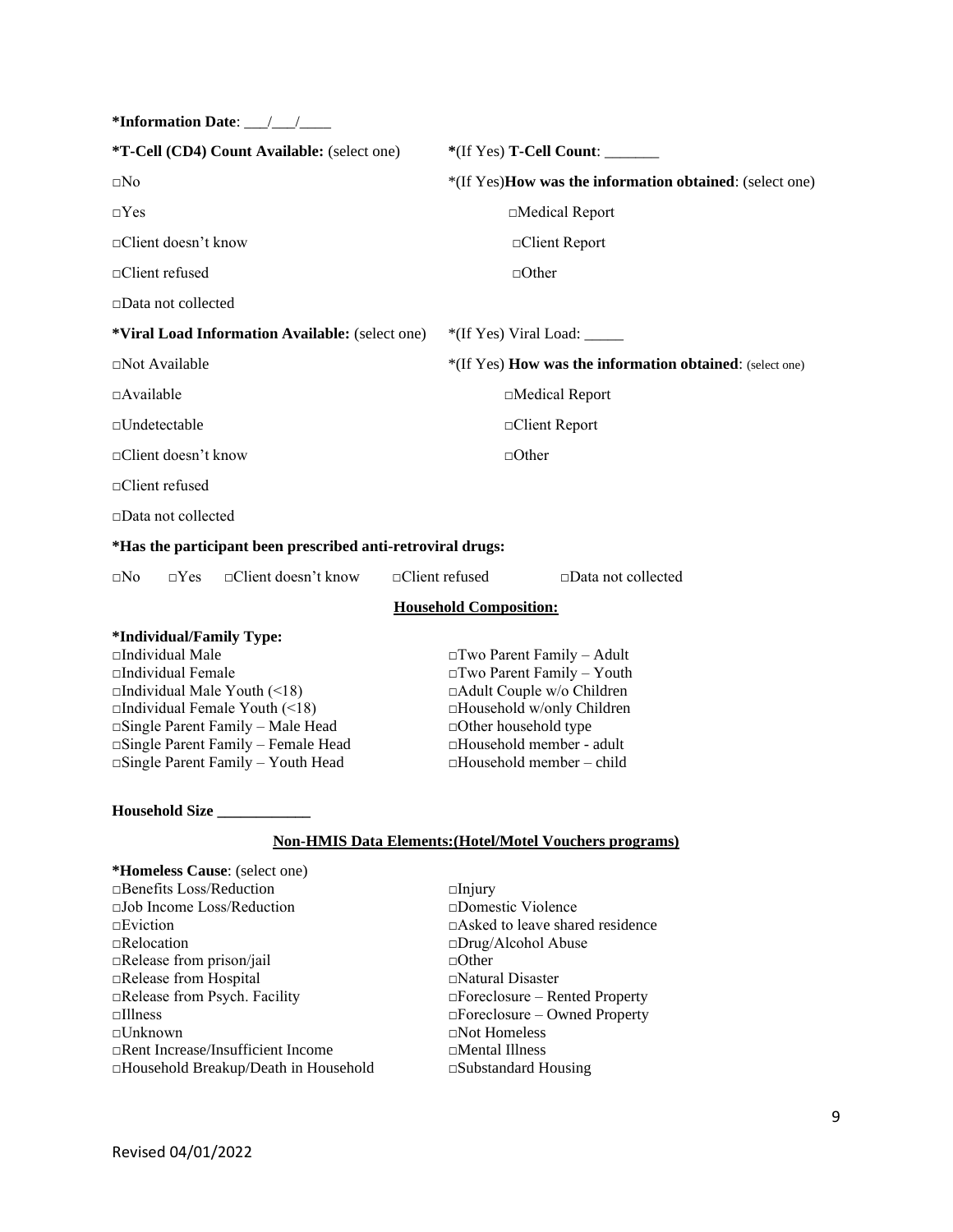| *Zip Code of Last Permanent Address: ______ (enter five 9's if they don't know zip code)         |                                                                   |  |  |
|--------------------------------------------------------------------------------------------------|-------------------------------------------------------------------|--|--|
| Zip Code Data Quality: (select one)                                                              |                                                                   |  |  |
| □Full/Partial Zip Code Reported<br>$\square$ Don't know<br>$\Box$ Refused                        |                                                                   |  |  |
| *Current Student: (select one)                                                                   |                                                                   |  |  |
| □Don't know<br>$\square$ No<br>$\Box$ Refused<br>$\Box$ Yes                                      |                                                                   |  |  |
| *Received vocational training or apprenticeship certificate: (select one)                        |                                                                   |  |  |
| $\Box No$<br>□Don't know<br>$\Box$ Refused<br>$\Box$ Yes                                         |                                                                   |  |  |
|                                                                                                  | <b>Children's Education Questions:</b>                            |  |  |
| <i>*Education Enrollment Status: (select one)</i>                                                | $\square$ No<br>$\Box$ Don't know<br>$\Box$ Refused<br>$\Box$ Yes |  |  |
| If yes, was/is the child connected to the McKinney-Vento Homeless Assistance Act school liaison? |                                                                   |  |  |
| (Select one) □Yes<br>$\square$ No<br>$\square$ Don't know                                        | $\Box$ Refused                                                    |  |  |
| Type of School: (select one)                                                                     |                                                                   |  |  |
| $\Box$ Public school $\Box$ Parochial or other private school $\Box$ Don't know                  | $\Box$ Refused                                                    |  |  |
| If not enrolled, last date of enrollment [MM/YYYY]: _____________________________                |                                                                   |  |  |
| *Student Body Age: (select one)                                                                  |                                                                   |  |  |
| □Nursery/Preschool                                                                               | $\square$ Six-Year High School                                    |  |  |
| □Kindergarten School                                                                             | $\Box$ High School – Other than listed above                      |  |  |
| □Elementary School                                                                               | □ Special Elem/Sec. School for Handicapped                        |  |  |
| □Middle School                                                                                   | □ Special Elementary School for Handicapped                       |  |  |
| □ Approved Junior High School                                                                    | □ Special Secondary School for Handicapped                        |  |  |
| □Four-Year High School                                                                           | □Three-Year School                                                |  |  |
| □County Voc-Tech School or Institute                                                             | □Adult Education School                                           |  |  |
| □Evening High School (Approved)                                                                  | □Evening School for Foreign Born (Approved)                       |  |  |
|                                                                                                  |                                                                   |  |  |
|                                                                                                  |                                                                   |  |  |
|                                                                                                  |                                                                   |  |  |
| *Barriers to Enrollment: (select all that apply)                                                 |                                                                   |  |  |
| $\square$ None                                                                                   | □School Records                                                   |  |  |
| □School Selection                                                                                | $\Box$ Transportation                                             |  |  |
| □Immunization or Other Medical Records                                                           | □Other Enrollment Issues                                          |  |  |
| □Residency Required                                                                              | $\Box$ Birth Certificates                                         |  |  |
| □Legal Guardianship requirements                                                                 | □Physical examination records                                     |  |  |
| *Marital Status: (select one)                                                                    |                                                                   |  |  |